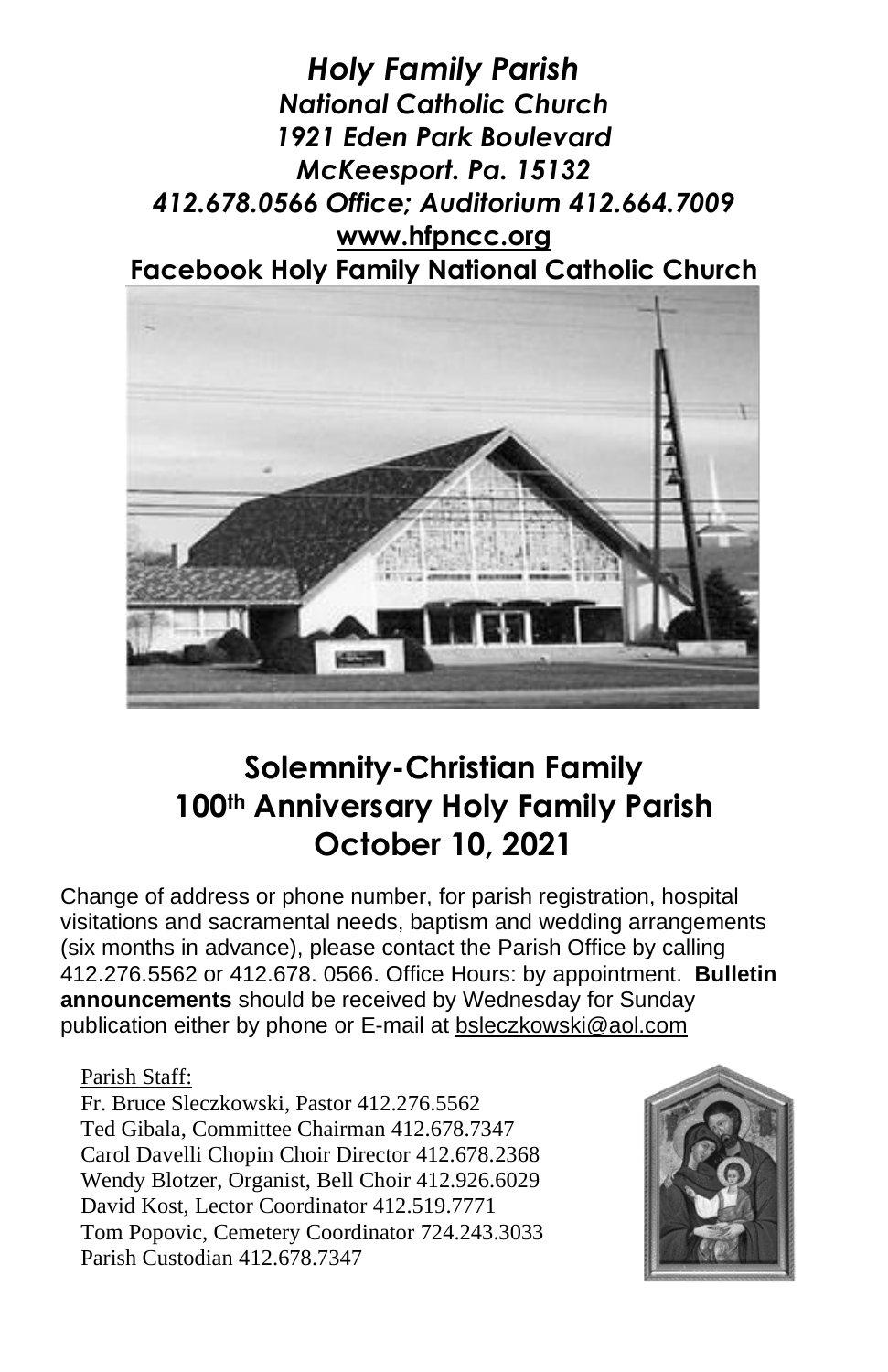### **THIS WEEK**

## **Sunday, October 10, 2021 Solemnity - Christian Family 100th Anniversary of Holy Family Parish Mission Collection**

Holy Mass 9:00 A.M. Opening of Parish Time Capsule and 100<sup>th</sup> Anniversary Fellowship after Mass. There will be only one Mass **Saturday, October 16, 2021** 1:00 P.M. PNU District 5 Quarterly Meeting & Dinner **Sunday, October 17, 2021 29th Sunday Ordinary Time** Holy Mass 9:00 A.M. **+Joseph William Hahn** Int. Lenny & Kathy Guy; **+John Trumpe** Int. Eileen Kustra SOCL Classes 10:15 A.M. SAMBS Meeting 10:15 A.M. Holy Mass 11:00 A.M. **+Tom Zaucha** (7th Ann.) Int. Bonnie Zaucha

## **Best wishes to Michael Mayfield and Angela Jobes who were united in Holy Matrimony. May the Lord be with you as you begin a new chapter in your life as husband, and wife.**

### **Cemetery News**

The cemetery grass cutting crew are requesting that any old decorations be removed and. dispose of them at home. It is getting rather difficult "trucking" old decorations and garbage out of the cemetery as we are all getting older, and it does present difficulty for the crew. It is requested that they all be removed prior to All Saints and All Souls day. Help is always needed to cut grass at the cemetery volunteers are always welcomed. For any concerns or questions, I am available at 412-610- Thank you .... Tom Popovic Cemetery Coordinator.

#### **Funeral**

The funeral of John Wagner, husband of Roberta (Bobbye) and father of John Wagner & Tamma Turnpaugh will be held Monday, at 10 AM at the Ott Funeral Home 805 Pennsylvania Avenue,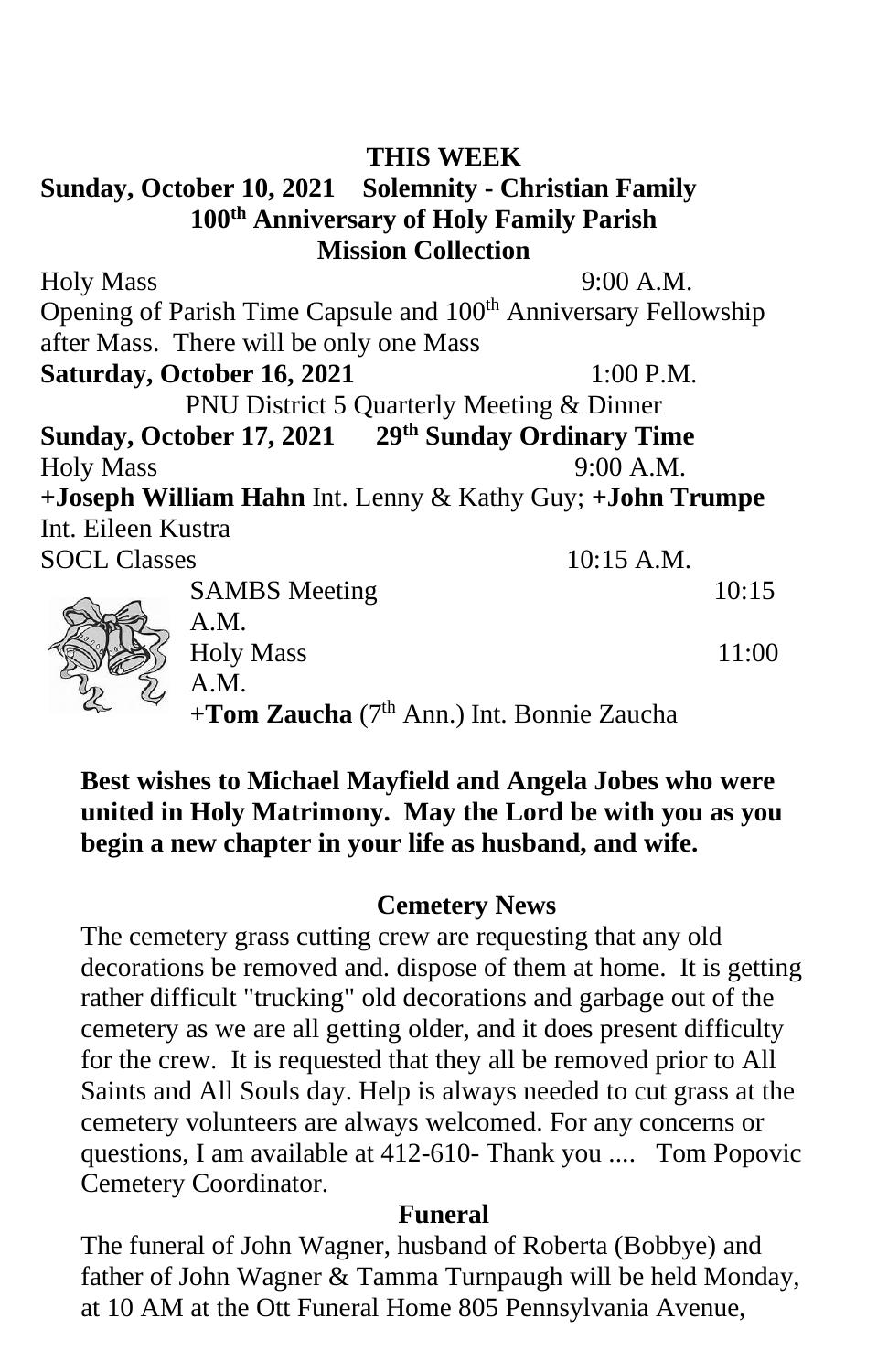Irwin, PA. Burial Wednesday at the National Cemetery of the Alleghenies, Wednesday. Viewing Sunday from 1-5 PM. Eternal rest grant to him Lord. May he rest in peace

# **Solemnity-Christian Family**

What better way to celebrate the Solemnity of Christian Family than with the celebration of our parish, Holy Family  $100<sup>th</sup>$ Anniversary. With the uncertainty of the pandemic, plans for a larger celebration was replaced with a more quiet celebration with Holy Mass and the opening of our time capsule followed by an informal fellowship. As a family of God, it is important that we always remember that Christ has called us individually to praise, worship and continue the mission to lead all to the Father's salvation by using the spiritual gifts and talents bestowed upon us. These gifts and talents are for the building up of His Church and we all have been the responsibility to build the Body of Christ, here in McKeesport, PA. One hundred years have passed but we still have work to do. A parish's success is not how many are sitting in the pews, but the pews be filled with people who call Jesus Lord and live their lives by His teachings daily. None of us will be around for the  $200<sup>th</sup>$  anniversary, but the Body of Christ, His Church will be if and only if we truly are the Christian family called into existence by sharing Christ with each other and in our communities.

# **United YMS of R. Winter Clothing Drive**

The United YMS of R. Board is calling on all Y.M.S. of R. Branches and Polish National Catholic Churches to be Christ to your community! Holy Family YMSof R Branch will be partnering with WTAE Project Bundle-Up this year. Parish members and societies wishing to participate can make out a check to the YMSof R with your donation, beginning today through November  $28<sup>th</sup>$ . The monies received will then be given to Project Bundle-Up towards the purchase of winter clothing. *Please note: The local charities we normally support no longer accepts used clothing at this time.*

*Please fill out and return the All-Souls envelopes with the names of your loved ones so they can be included during All Souls Day Mass, November 2nd.*